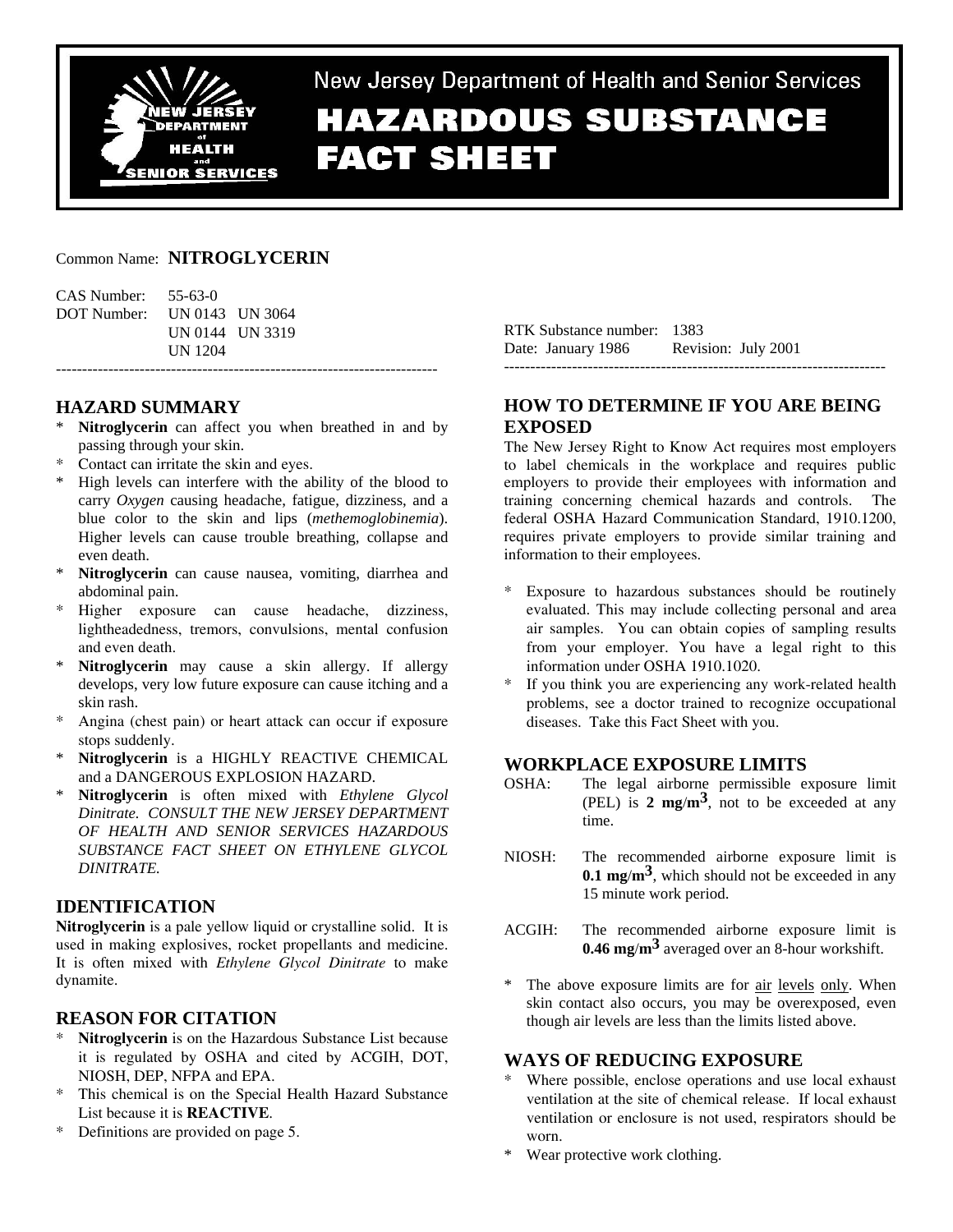## **NITROGLYCERIN** page 2 of 6

- \* Wash thoroughly immediately after exposure to **Nitroglycerin** and at the end of the workshift
- \* Post hazard and warning information in the work area. In addition, as part of an ongoing education and training effort, communicate all information on the health and safety hazards of **Nitroglycerin** to potentially exposed workers.

--------------------------------------------------------------------------

This Fact Sheet is a summary source of information of all potential and most severe health hazards that may result from exposure. Duration of exposure, concentration of the substance and other factors will affect your susceptibility to any of the potential effects described below.

---------------------------------------------------------------------------

## **HEALTH HAZARD INFORMATION**

#### **Acute Health Effects**

The following acute (short-term) health effects may occur immediately or shortly after exposure to **Nitroglycerin**:

- Contact can irritate the skin and eyes.
- High levels can interfere with the ability of the blood to carry *Oxygen* causing headache, fatigue, dizziness, and a blue color to the skin and lips (*methemoglobinemia*). Higher levels can cause trouble breathing, collapse and even death.
- Nitroglycerin can cause nausea, vomiting, diarrhea and abdominal pain.
- \* Higher exposure can cause headache, dizziness, lightheadedness, tremors, convulsions, mental confusion and even death.

### **Chronic Health Effects**

The following chronic (long-term) health effects can occur at some time after exposure to **Nitroglycerin** and can last for months or years:

#### **Cancer Hazard**

According to the information presently available to the New Jersey Department of Health and Senior Services, **Nitroglycerin** has not been tested for its ability to cause cancer in animals.

#### **Reproductive Hazard**

There is no evidence that **Nitroglycerin** affects reproduction. This is based on test results presently available to the New Jersey Department of Health and Senior Services from published studies.

#### **Other Long-Term Effects**

- Nitroglycerin may cause a skin allergy. If allergy develops, very low future exposure can cause itching and a skin rash.
- \* Angina (chest pain) or heart attack can occur if exposure stops suddenly.

## **MEDICAL**

#### **Medical Testing**

If symptoms develop or overexposure is suspected, the following are recommended:

- \* Evaluation by a qualified allergist, including careful exposure history and special testing, may help diagnose skin allergy.
- \* EKG (immediately, if any chest discomfort is felt).
- \* Blood methemoglobin level.

Any evaluation should include a careful history of past and present symptoms with an exam. Medical tests that look for damage already done are not a substitute for controlling exposure.

Request copies of your medical testing. You have a legal right to this information under OSHA 1910.1020.

## **Conditions Made Worse By Exposure**

Nitroglycerin has a very strong effect on the heart and blood vessels. If you have any condition affecting you heart or circulation, see a doctor before working with **Nitroglycerin**.

### **WORKPLACE CONTROLS AND PRACTICES**

Unless a less toxic chemical can be substituted for a hazardous substance, **ENGINEERING CONTROLS** are the most effective way of reducing exposure. The best protection is to enclose operations and/or provide local exhaust ventilation at the site of chemical release. Isolating operations can also reduce exposure. Using respirators or protective equipment is less effective than the controls mentioned above, but is sometimes necessary.

In evaluating the controls present in your workplace, consider: (1) how hazardous the substance is, (2) how much of the substance is released into the workplace and (3) whether harmful skin or eye contact could occur. Special controls should be in place for highly toxic chemicals or when significant skin, eye, or breathing exposures are possible.

In addition, the following controls are recommended:

- \* Where possible, automatically transfer solid **Nitroglycerin** or pump liquid **Nitroglycerin** from drums or other storage containers to process containers.
- \* Before entering a confined space where **Nitroglycerin** may be present, check to make sure that an explosive concentration does not exist.

Good **WORK PRACTICES** can help to reduce hazardous exposures. The following work practices are recommended:

- \* Workers whose clothing has been contaminated by **Nitroglycerin** should change into clean clothing promptly.
- \* Do not take contaminated work clothes home. Family members could be exposed.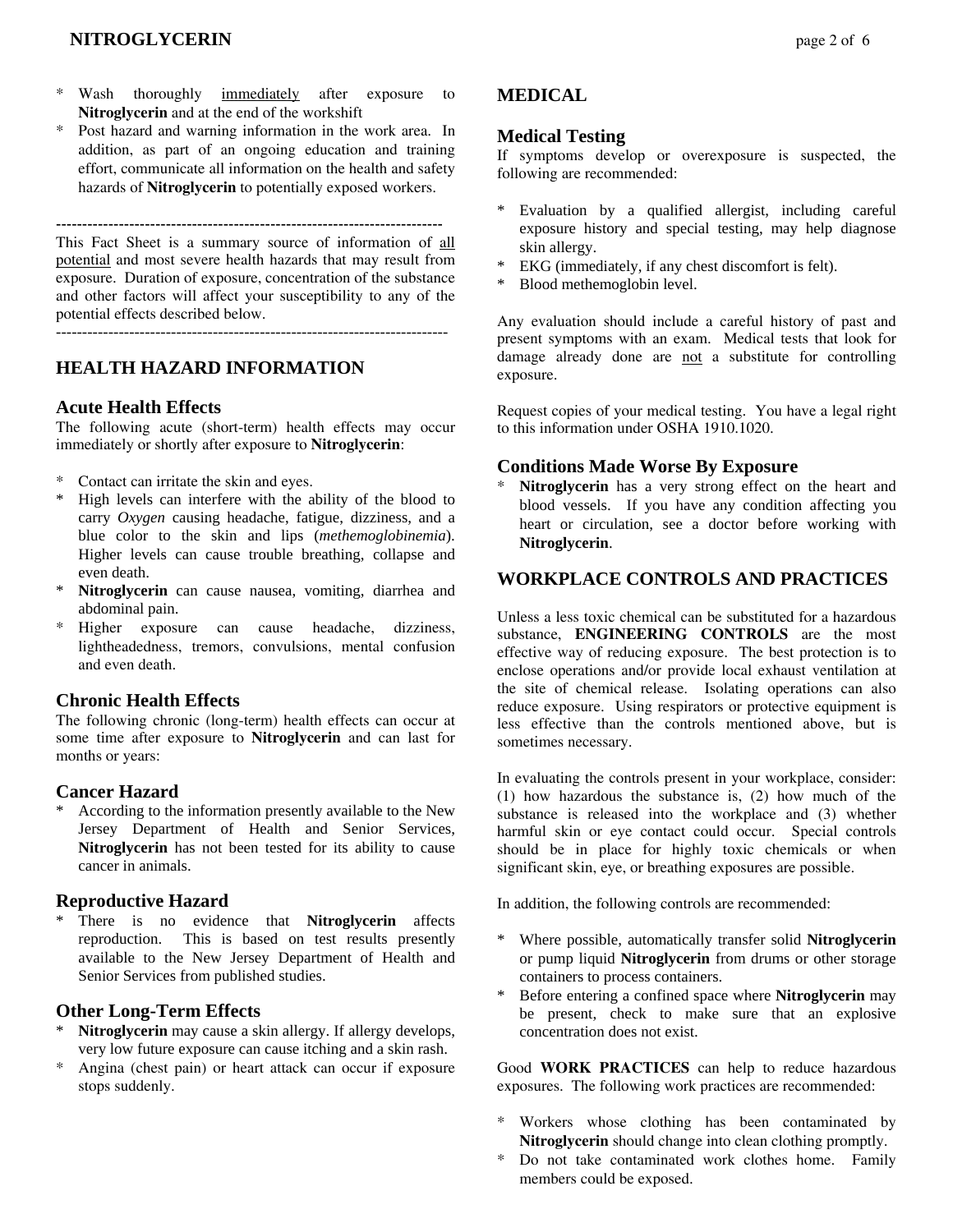## **NITROGLYCERIN** page 3 of 6

- Contaminated work clothes should be laundered by individuals who have been informed of the hazards of exposure to **Nitroglycerin**.
- Eye wash fountains should be provided in the immediate work area for emergency use.
- \* If there is the possibility of skin exposure, emergency shower facilities should be provided.
- \* On skin contact with **Nitroglycerin**, immediately wash or shower to remove the chemical. At the end of the workshift, wash any areas of the body that may have contacted **Nitroglycerin**, whether or not known skin contact has occurred.
- Do not eat, smoke, or drink where **Nitroglycerin** is handled, processed, or stored, since the chemical can be swallowed. Wash hands carefully before eating, drinking, smoking, or using the toilet.
- Keep the work area as clean as possible and remove any dust that may generate sparks.

#### **PERSONAL PROTECTIVE EQUIPMENT**

WORKPLACE CONTROLS ARE BETTER THAN PERSONAL PROTECTIVE EQUIPMENT. However, for some jobs (such as outside work, confined space entry, jobs done only once in a while, or jobs done while workplace controls are being installed), personal protective equipment may be appropriate.

OSHA 1910.132 requires employers to determine the appropriate personal protective equipment for each hazard and to train employees on how and when to use protective equipment.

The following recommendations are only guidelines and may not apply to every situation.

#### **Clothing**

- \* Avoid skin contact with **Nitroglycerin**. Wear protective gloves and clothing. Safety equipment suppliers/ manufacturers can provide recommendations on the most protective glove/clothing material for your operation.
- \* All protective clothing (suits, gloves, footwear, headgear) should be clean, available each day, and put on before work.
- \* Do not turn back pants or sleeves of protective clothing.

#### **Eye Protection**

- \* For solid **Nitroglycerin** wear impact resistant eye protection with side shields or goggles.
- \* Wear indirect-vent, impact and splash resistant goggles when working with liquids.
- Wear a face shield along with goggles when working with corrosive, highly irritating or toxic substances.
- \* Contact lenses should not be worn when working with this substance.

#### **Respiratory Protection**

**IMPROPER USE OF RESPIRATORS IS DANGEROUS.** Such equipment should only be used if the employer has a written program that takes into account workplace conditions, requirements for worker training, respirator fit testing and medical exams, as described in OSHA 1910.134.

- Where the potential exists for exposure over  $0.1 \text{ mg/m}^3$ , use a MSHA/NIOSH approved supplied-air respirator with a full facepiece operated in a pressure-demand or other positive-pressure mode. For increased protection use in combination with an auxiliary self-contained breathing apparatus operated in a pressure-demand or other positivepressure mode.
- Exposure to **75 mg/m<sup>3</sup>** is immediately dangerous to life and health. If the possibility of exposure above **75 mg**/**m3** exists, use a MSHA/NIOSH approved self-contained breathing apparatus with a full facepiece operated in a pressure-demand or other positive-pressure mode.

### **HANDLING AND STORAGE**

- \* Prior to working with **Nitroglycerin** you should be trained on its proper handling and storage.
- Nitroglycerin can explode if SHOCKED or HEATED.
- Nitroglycerin must be stored to avoid contact with OZONE; STRONG ACIDS (such as HYDROCHLORIC, SULFURIC and NITRIC); ULTRAVIOLET LIGHT; ISOCYANATES; STRONG BASES (such as SODIUM HYDROXIDE and POTASSIUM HYDROXIDE); and ALIPHATIC AMINES since violent reactions occur.
- Store in tightly closed containers in a cool, well-ventilated area.
- Sources of ignition, such as smoking and open flames, are prohibited where **Nitroglycerin** is used, handled, or stored.
- Metal containers involving the transfer of **Nitroglycerin** should be grounded and bonded.
- \* Use only non-sparking tools and equipment, especially when opening and closing containers of **Nitroglycerin**.
- Wherever **Nitroglycerin** is used, handled, manufactured, or stored, use explosion-proof electrical equipment and fittings.

## **QUESTIONS AND ANSWERS**

- Q: If I have acute health effects, will I later get chronic health effects?
- A: Not always. Most chronic (long-term) effects result from repeated exposures to a chemical.
- Q: Can I get long-term effects without ever having shortterm effects?
- A: Yes, because long-term effects can occur from repeated exposures to a chemical at levels not high enough to make you immediately sick.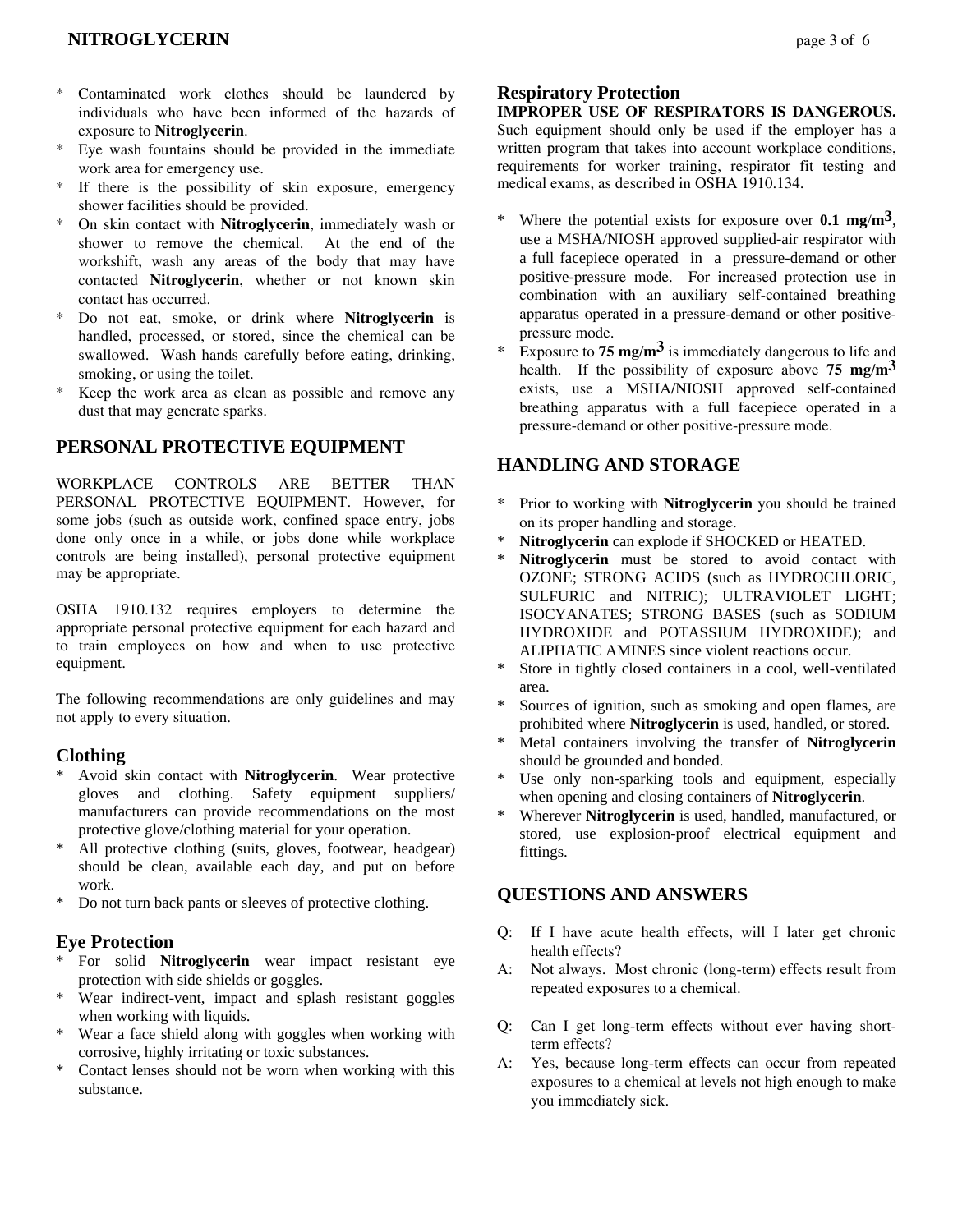- Q: What are my chances of getting sick when I have been exposed to chemicals?
- A: The likelihood of becoming sick from chemicals is increased as the amount of exposure increases. This is determined by the length of time and the amount of material to which someone is exposed.
- Q: When are higher exposures more likely?
- A: Conditions which increase risk of exposure include dust releasing operations (grinding, mixing, blasting, dumping, etc.), other physical and mechanical processes (heating, pouring, spraying, spills and evaporation from large surface areas such as open containers), and "confined space" exposures (working inside vats, reactors, boilers, small rooms, etc.).
- Q: Is the risk of getting sick higher for workers than for community residents?
- A: Yes. Exposures in the community, except possibly in cases of fires or spills, are usually much lower than those found in the workplace. However, people in the community may be exposed to contaminated water as well as to chemicals in the air over long periods. This may be a problem for children or people who are already ill.

------------------------------------------------------------------------ The following information is available from:

 New Jersey Department of Health and Senior Services Occupational Health Service PO Box 360 Trenton, NJ 08625-0360 (609) 984-1863 (609) 292-5677 (fax)

Web address: http://www.state.nj.us/health/eoh/odisweb/

#### **Industrial Hygiene Information**

Industrial hygienists are available to answer your questions regarding the control of chemical exposures using exhaust ventilation, special work practices, good housekeeping, good hygiene practices, and personal protective equipment including respirators. In addition, they can help to interpret the results of industrial hygiene survey data.

#### **Medical Evaluation**

If you think you are becoming sick because of exposure to chemicals at your workplace, you may call personnel at the Department of Health and Senior Services, Occupational Health Service, who can help you find the information you need.

#### **Public Presentations**

Presentations and educational programs on occupational health or the Right to Know Act can be organized for labor unions, trade associations and other groups.

#### **Right to Know Information Resources**

The Right to Know Infoline (609) 984-2202 can answer questions about the identity and potential health effects of chemicals, list of educational materials in occupational health, references used to prepare the Fact Sheets, preparation of the Right to Know Survey, education and training programs, labeling requirements, and general information regarding the Right to Know Act. Violations of the law should be reported to (609) 984-2202.

------------------------------------------------------------------------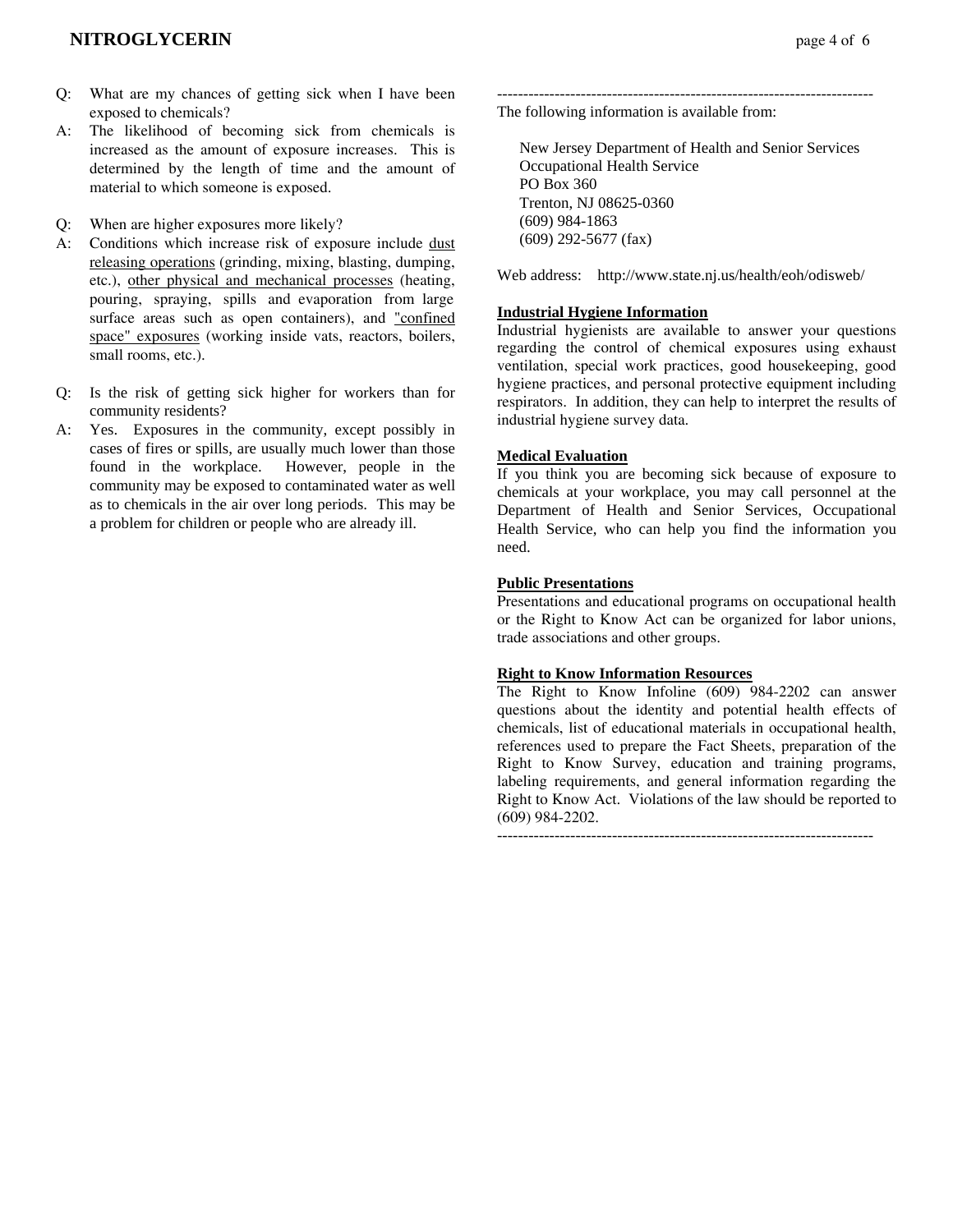#### **DEFINITIONS**

**ACGIH** is the American Conference of Governmental Industrial Hygienists. It recommends upper limits (called TLVs) for exposure to workplace chemicals.

A **carcinogen** is a substance that causes cancer.

The **CAS number** is assigned by the Chemical Abstracts Service to identify a specific chemical.

A **combustible** substance is a solid, liquid or gas that will burn.

A **corrosive** substance is a gas, liquid or solid that causes irreversible damage to human tissue or containers.

**DEP** is the New Jersey Department of Environmental **Protection** 

**DOT** is the Department of Transportation, the federal agency that regulates the transportation of chemicals.

**EPA** is the Environmental Protection Agency, the federal agency responsible for regulating environmental hazards.

A **fetus** is an unborn human or animal.

A **flammable** substance is a solid, liquid, vapor or gas that will ignite easily and burn rapidly.

The **flash point** is the temperature at which a liquid or solid gives off vapor that can form a flammable mixture with air.

**HHAG** is the Human Health Assessment Group of the federal EPA.

**IARC** is the International Agency for Research on Cancer, a scientific group that classifies chemicals according to their cancer-causing potential.

A **miscible** substance is a liquid or gas that will evenly dissolve in another.

**mg/m3** means milligrams of a chemical in a cubic meter of air. It is a measure of concentration (weight/volume).

**MSHA** is the Mine Safety and Health Administration, the federal agency that regulates mining. It also evaluates and approves respirators.

A **mutagen** is a substance that causes mutations. A **mutation** is a change in the genetic material in a body cell. Mutations can lead to birth defects, miscarriages, or cancer.

**NAERG** is the North American Emergency Response Guidebook. It was jointly developed by Transport Canada, the United States Department of Transportation and the Secretariat of Communications and Transportation of Mexico. It is a guide for first responders to quickly identify the specific or generic hazards of material involved in a transportation incident, and to protect themselves and the general public during the initial response phase of the incident.

**NCI** is the National Cancer Institute, a federal agency that determines the cancer-causing potential of chemicals.

**NFPA** is the National Fire Protection Association. It classifies substances according to their fire and explosion hazard.

**NIOSH** is the National Institute for Occupational Safety and Health. It tests equipment, evaluates and approves respirators, conducts studies of workplace hazards, and proposes standards to OSHA.

**NTP** is the National Toxicology Program which tests chemicals and reviews evidence for cancer.

**OSHA** is the Occupational Safety and Health Administration, which adopts and enforces health and safety standards.

**PEOSHA** is the Public Employees Occupational Safety and Health Act, a state law which sets PELs for New Jersey public employees.

**PIH** is a DOT designation for chemicals which are Poison Inhalation Hazards.

**ppm** means parts of a substance per million parts of air. It is a measure of concentration by volume in air.

A **reactive** substance is a solid, liquid or gas that releases energy under certain conditions.

A **teratogen** is a substance that causes birth defects by damaging the fetus.

**TLV** is the Threshold Limit Value, the workplace exposure limit recommended by ACGIH.

The **vapor pressure** is a measure of how readily a liquid or a solid mixes with air at its surface. A higher vapor pressure indicates a higher concentration of the substance in air and therefore increases the likelihood of breathing it in.